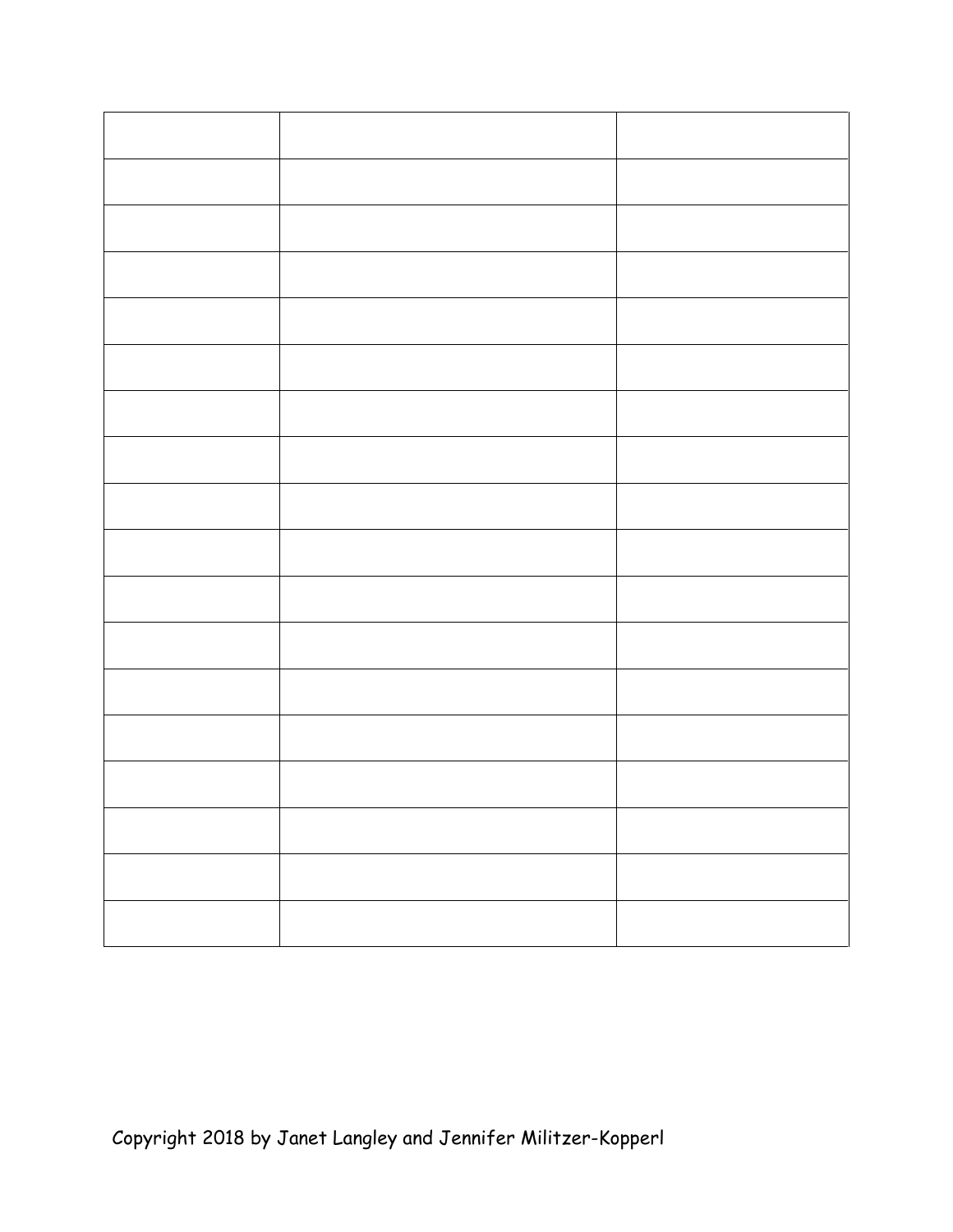#### **2. Home Surroundings: Nature Stories**

Select stories and write some of your own. Consult Appendix 5: *Teacher Literature Resource List* for a list of books that contain possible stories. Consult chapter 5.5 #5 for a list of concepts to write stories around. The number of stories will vary on length of block.

## **Nature Stories from Books**

| Concept | <b>Story</b> |
|---------|--------------|
|         |              |
|         |              |
|         |              |
|         |              |
|         |              |
|         |              |
|         |              |
|         |              |
|         |              |
|         |              |
|         |              |
|         |              |
|         |              |
|         |              |
|         |              |
|         |              |
|         |              |
|         |              |
|         |              |
|         |              |
|         |              |
|         |              |

Make a copy of each story and file it away.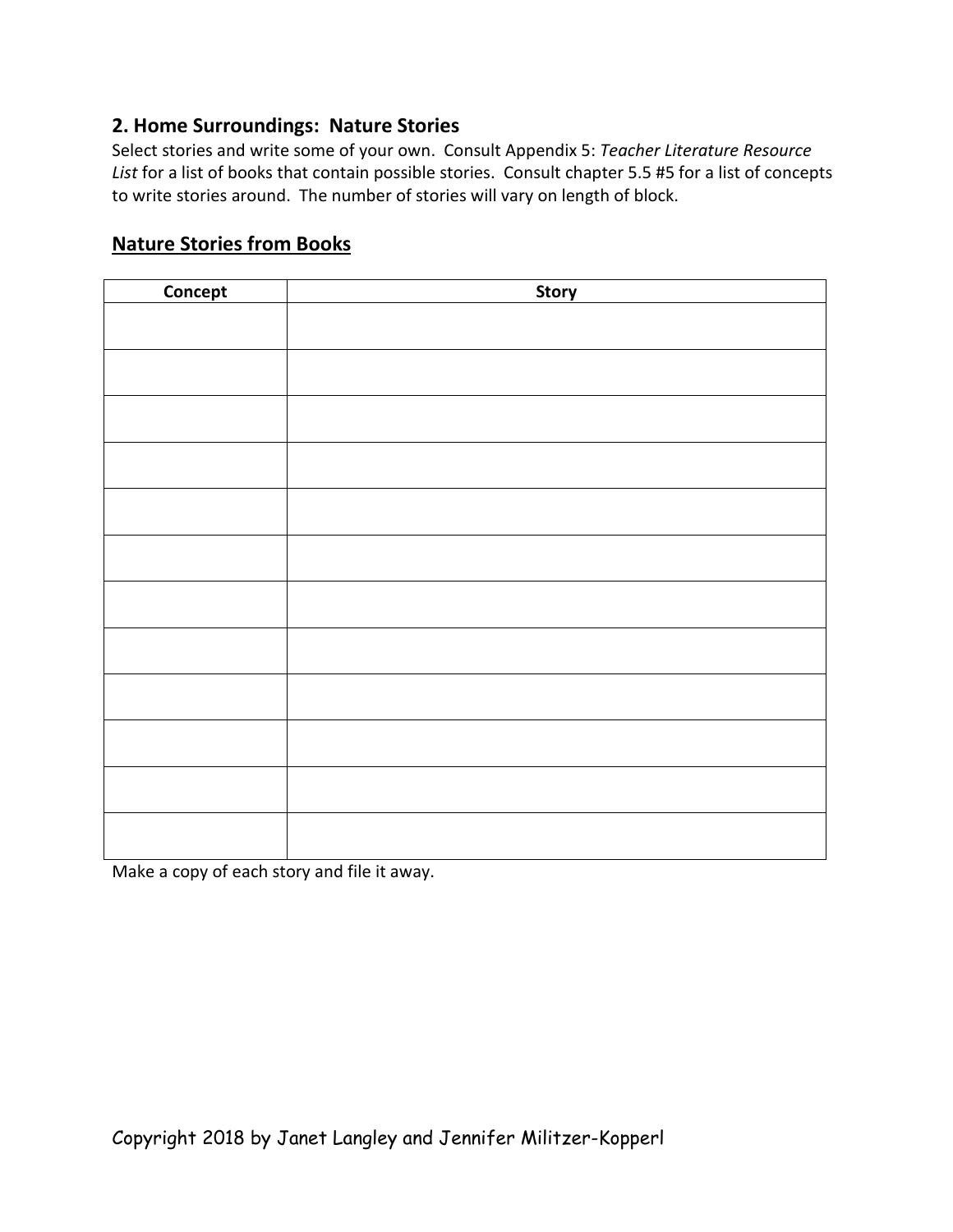## **Possible stories to write:**

Make a list of seed concepts you are considering writing stories around.

| Concept | <b>Story Idea</b> |
|---------|-------------------|
|         |                   |
|         |                   |
|         |                   |
|         |                   |
|         |                   |
|         |                   |
|         |                   |
|         |                   |
|         |                   |
|         |                   |

Plan on writing these stories in the summer.

## **3. Umbrella Stories to Introduce Grammar**

You can make your own umbrella stories or you can use ours. See *The Roadmap to Literacy*  chapter 3.11 #3 for more information.

| <b>Grammatical Concept</b> | <b>Our Story Suggestion (page number)</b> | Use/Don't Use |
|----------------------------|-------------------------------------------|---------------|
|                            |                                           |               |
|                            |                                           |               |
|                            |                                           |               |
|                            |                                           |               |
|                            |                                           |               |
|                            |                                           |               |
|                            |                                           |               |
|                            |                                           |               |
|                            |                                           |               |
|                            |                                           |               |
|                            |                                           |               |
|                            |                                           |               |
|                            |                                           |               |
|                            |                                           |               |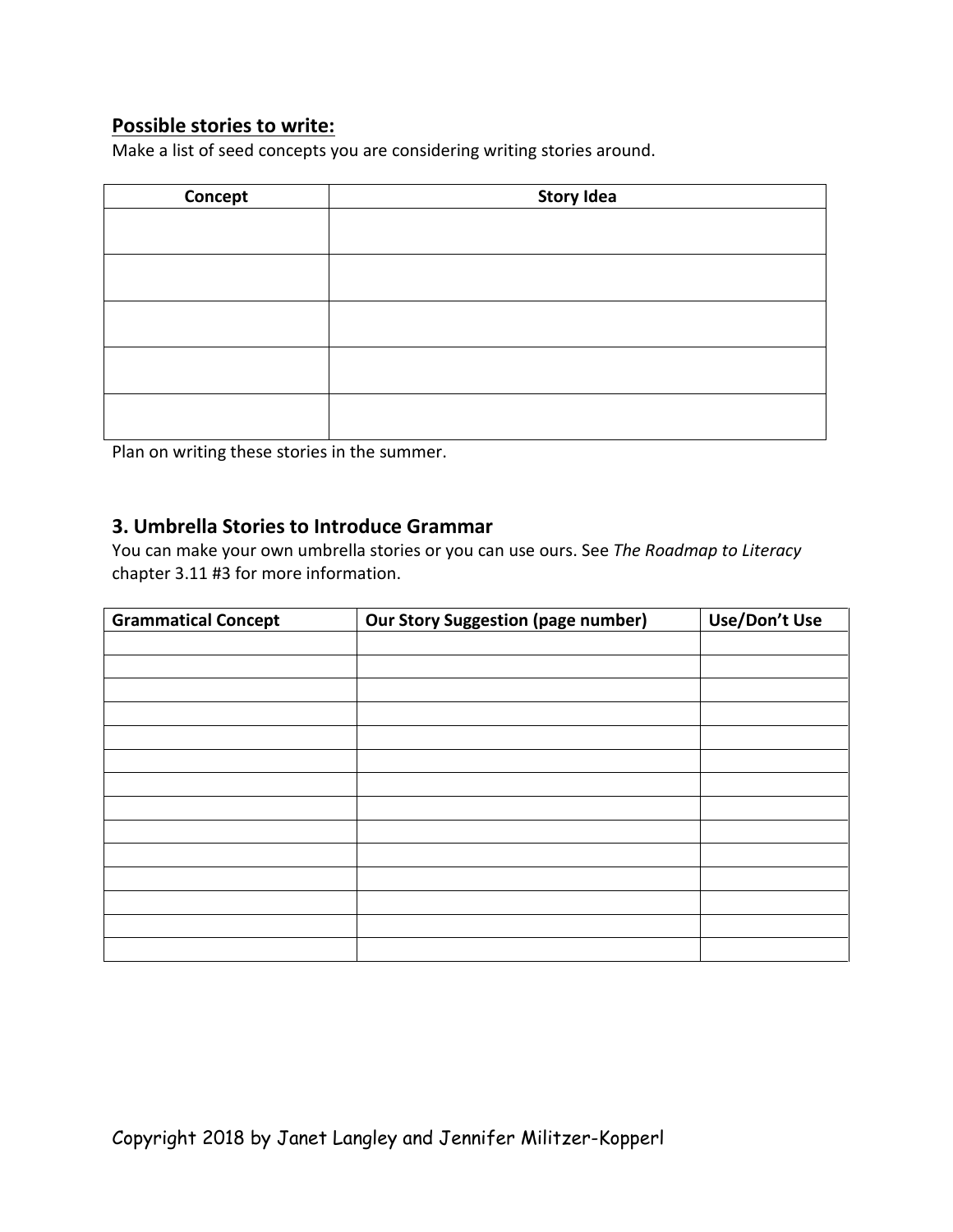## **4. Images to Introduce Phonics Rules**

You can make your own images or you can use images from *The Roadmap to Literacy* (see chapter 4.2).

| <b>Phonics Rule</b> | <b>Our Image Suggestion (page number)</b> | Use/Don't Use |
|---------------------|-------------------------------------------|---------------|
|                     |                                           |               |
|                     |                                           |               |
|                     |                                           |               |
|                     |                                           |               |
|                     |                                           |               |
|                     |                                           |               |
|                     |                                           |               |
|                     |                                           |               |
|                     |                                           |               |
|                     |                                           |               |
|                     |                                           |               |
|                     |                                           |               |
|                     |                                           |               |
|                     |                                           |               |
|                     |                                           |               |
|                     |                                           |               |

# **5. Speech**

Collect poems/verses, songs, and tongue twisters for use during Opening segment of Main Lesson.

| Title (Type: song, poem,<br>tongue twister) | <b>Source</b> | <b>When to Schedule</b> |
|---------------------------------------------|---------------|-------------------------|
|                                             |               |                         |
|                                             |               |                         |
|                                             |               |                         |
|                                             |               |                         |
|                                             |               |                         |
|                                             |               |                         |
|                                             |               |                         |
|                                             |               |                         |
|                                             |               |                         |
|                                             |               |                         |
|                                             |               |                         |
|                                             |               |                         |
|                                             |               |                         |

Copyright 2018 by Janet Langley and Jennifer Militzer-Kopperl